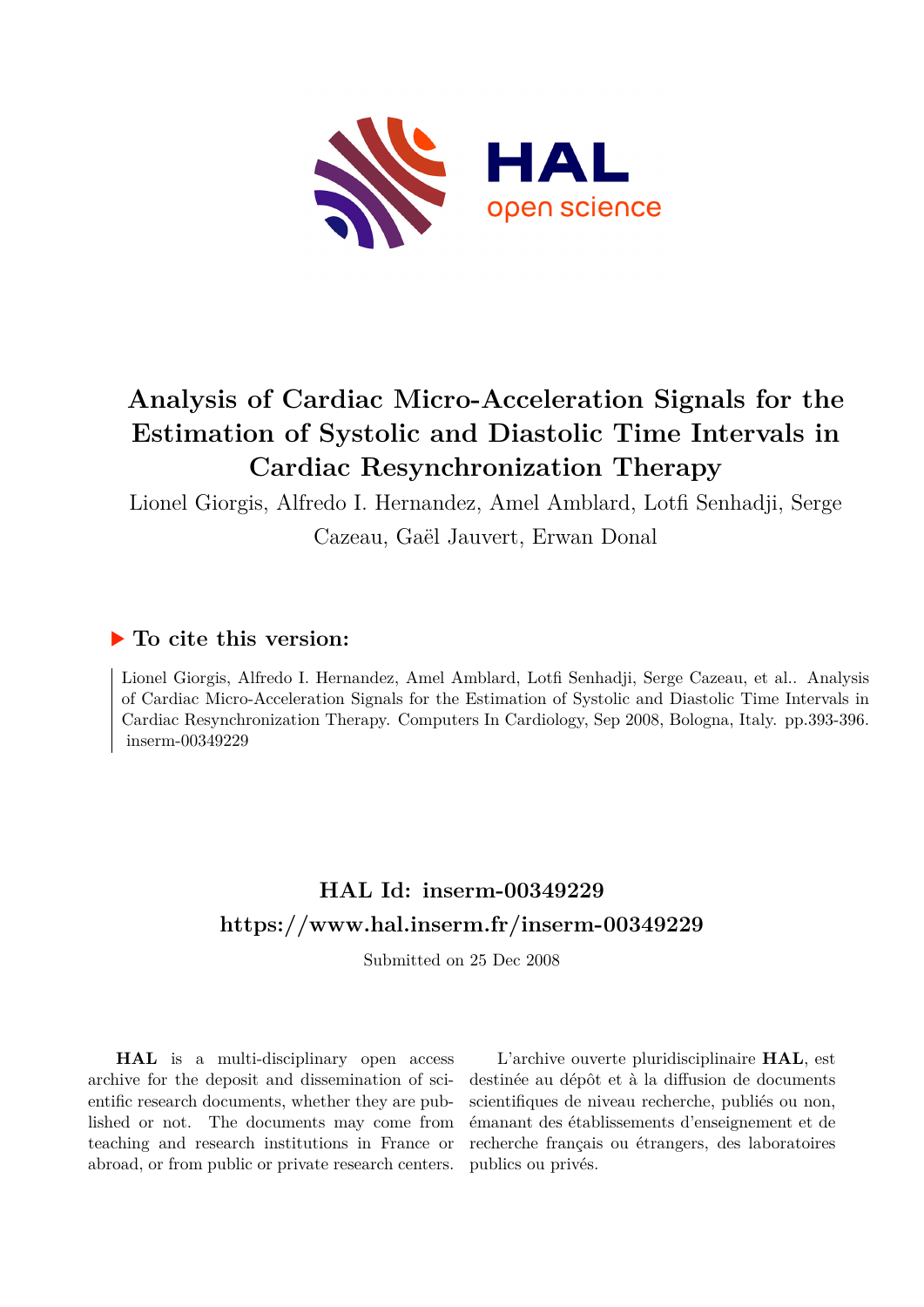# Analysis of Cardiac Micro-Acceleration Signals for the Estimation of Systolic and Diastolic Time Intervals in Cardiac Resynchronization Therapy

L Giorgis<sup>1</sup>, AI Hernandez<sup>2,3</sup>, A Amblard<sup>1</sup>, L Senhadji<sup>2,3</sup>, S Cazeau<sup>4</sup>, G Jauvert<sup>4</sup>, E Donal<sup>2,3,5</sup>

<sup>1</sup>Sorin Group ELA Medical, Le Plessis-Robinson, F-92357, France INSERM, U642, Rennes, F-35000, France Universite de Rennes 1, LTSI, Rennes, F-35000, France ´ Groupe Inparys, Saint Cloud, F-92210, France CHU Rennes, Service de Cardiologie et Maladies Vasculaires, Rennes, F-35000, France

### Abstract

*Heart sounds, measured via cardiac micro-acceleration (CMA), carry valuable information about the mechanical and hemodynamic function of the heart. The aim of the present study is to estimate systolic and diastolic time intervals from CMA features, extracted by segmentation of the first two heart sounds, i.e. onset, maximum energy and end instants. CMA, ECG and echocardiographic audio signals were acquired simultaneously on 60 patients under different hemodynamic conditions. Linear models, fitted between CMA features and echo timings, were evaluated with their correlation coefficient, model error and coefficient stability. Models for mitral valve closing, aortic valve closing and opening instants showed satisfactory results, whereas the estimation of the opening instant of the mitral valve was more difficult. This work suggests the potential utility of CMA for monitoring cardiac function and defining optimal, adaptive pacing configurations.*

## 1. Introduction

Cardiac Resynchronization Therapy (CRT) is indicated for patients suffering from drug-refractory congestive heart failure (CHF) associated with inter-ventricular dyssynchrony [1]. The implantation of a bi-ventricular stimulator makes it possible to re-synchronize the electrical activation of both ventricles. In order to maximize the cardiac mechanical function for a given patient, the atrio-ventricular (AV) and inter-ventricular (VV) activation delays of the device have to be optimized.

This optimization process is a difficult task that often involves an echo-Doppler acquisition, in order to evaluate the ventricular mechanical function, while scanning different values for AV and VV delays. This cumbersome technique is not applied systematically and is only done at rest, in supine position. Instead, the possibility of using a cardiac acoustic signal to monitor the mechanical function of the heart would be interesting from several points of view: i) it will ease the application of the optimization stage, reducing costs, ii) it will allow the evaluation on different conditions (rest, exercise, etc.), and iii) it could eventually be embedded into a pacemaker in order to perform an automatic and adaptive CRT optimization.

The study of cardiac acoustic signals has shown to be useful for the evaluation of the mechanical function of the heart. Methods for the analysis of the phonocardiogram (PCG) or the seismocardiogram (SCG) have been proposed to extract useful information and to perform heart sounds segmentation [2–5]. The arrival of Doppler echocardiography significantly reduced the clinical use of these signals, but the precision and reproducibility of echo-Doppler measurements have been repeatedly criticized [6]. This fact might lead to a renewed interest in quantitative analysis of cardiac acoustic signals, especially in the field of CRT [7].

In this context, previous studies have shown that the measurement of heart sounds via endocardial acceleration (EA) (see Fig 1), developed by Sorin Group CRM, may be valuable for an online follow-up of the cardiac mechanical function. In particular, the peak to peak amplitude of first component of the EA signal (EA1) is well correlated to the maximum rate of rise of left ventricular pressure [8] and has been successfully used to optimize CRT [1].

The present study focuses on a non-invasive cardiac micro-acceleration (CMA) device, based on an external version of the EA sensor, placed on the chest of the patient. The potential use of CMA in the context of CRT is evaluated by a quantitative comparison between extracted CMA timings and Doppler-based time intervals. An evaluation methodology is proposed to assess the performance of different heart sounds segmentation algorithms.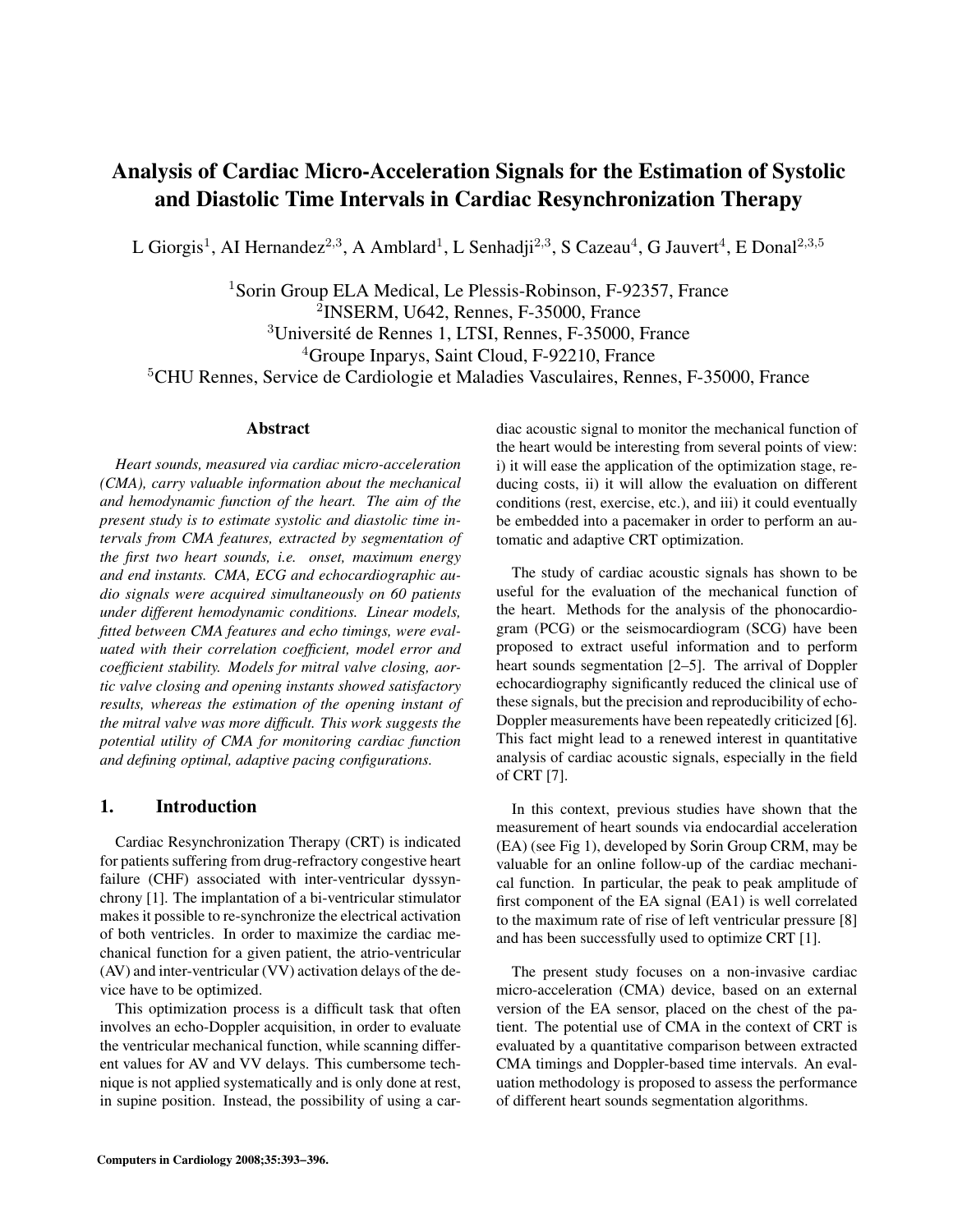# 2. Methods

### 2.1. Protocol

This study is based on a non-interventional multi-centre, prospective registry, including 51 CHF patients, and 9 healthy subjects.

Each patient recording was collected during a routine follow-up including echocardiographic measurements. 51 heart failure patients, with implanted CRT pacemakers have been studied. In order to change the systolic and diastolic time intervals, different pacing configurations were tested: i) biventricular pacing, ii) right ventricular (RV) pacing, iii) left ventricular (LV) pacing, and, when possible, iv) spontaneous rhythm. For some patients, different AV and VV delays were tested.

Echo stress tests were performed on 9 healthy volunteers at rest, during exercise (cycling), and during recovery. These subjects are important, because focusing on CRT patients only would lead to a limited exploration of the possible values of the studied parameters. For example, healthy subjects show shorter left pre-ejection interval (LPEI) values and shorter cardiac cycles during controlled exercise.

For each configuration, a simultaneous recording of CMA, 2-Lead ECG and pulsed-wave Doppler audio signal, taken from the audio output of a GE Vivid7, were acquired with a Biopac MP35 acquisition system at 10kHz. The CMA sensor was clipped with a standard surface ECG electrode on the sternum of the patient and analogically filtered in the [15-100Hz] range. Data was processed off-line with custom Matlab signal processing routines.

## 2.2. Gold standard Doppler measurements

ECG signals were used to segment CMA and Doppler signals into cardiac cycles. We performed an automatic beat detection from ECG signals, and then manually verified and corrected the results. This first step, yet simple, is a real improvement regarding the method used in every day clinical practice. We attached much importance to the accuracy and reproducibility of the Doppler measurements. Mitral and aortic blood flow were reconstructed from the Doppler audio signal by applying short-time FFT, with a Hamming window of 64 samples (Fig. 1). To ease the annotations, a flow envelogram was estimated by first integrating the Doppler velocities at each time sample and then applying a moving-average filter.

Four valvular events were annotated by a trained operator and validated by an expert echocardiographist: i)  $tMC$  $= tREF$  to mitral valve closing, ii)  $tAO$  (LPEI) =  $tREF$ to aortic valve opening, iii)  $tAC = tREF$  to aortic valve closing, iv)  $tMO = tREF$  to mitral valve opening, where  $tREF$  is either the beginning of the pacing spike or the be-



Figure 1. ECG, CMA and aortic flow Doppler. The beginning of each beat, the opening and closing of the aortic valve appear as dotted lines on the lower panel.

ginning of the Q wave in spontaneous rhythms. When the echo measurements confidence on a segment was judged too low by the echocardiographist, the segment of data was rejected from the database.

# 2.3. Extraction of CMA timings

For each configuration, 15 cycles of CMA signal, occurring during the acquisition of the pulsed wave Doppler, are considered for standard ensemble averaging of the two main components of the CMA signal, EA1 and EA2 (corresponding respectively to the first and second heart sound in the PCG), separately: i) the phase shifts that maximize the correlation between each cycle are calculated, ii) the cycles are aligned according to a reference component (first cycle of the analysis window) and iii) the two average components EA1 and EA2 are computed. Only highly correlated cycles are averaged.

Envelograms are computed on this average CMA cycle, by applying both the Shannon and Homomorphic transforms. These transforms have already been applied to the segmentation of PCG signals [3, 4].

Finally, a threshold-based segmentation algorithm is applied to the envelograms. Again, EA1 and EA2 envelograms are normalized and processed separately, in order to estimate their start and end instants  $(t_{EAxStart}$  and  $t_{EAxEnd}$  respectively) and their instant of maximum energy ( $t_{EAx_{maxenergy}}$ ). Scanning different values of w (defined as the duration of the moving-average window for the Shannon transform and the low-pass filter cut-off frequency for Homomorphic envelograms) and threshold (from 0.1 to 0.7 by steps of 0.1) generates different CMA instants.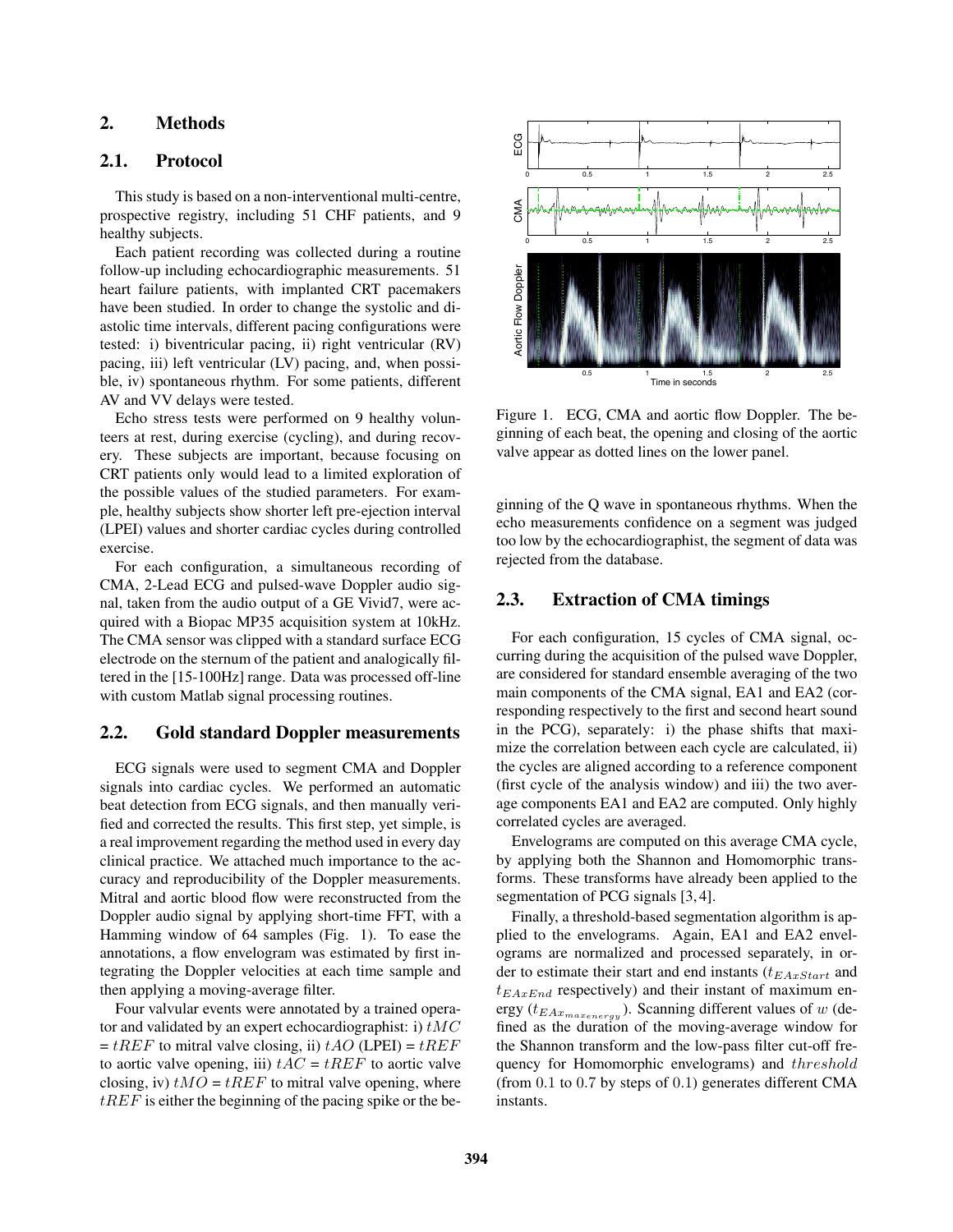#### 2.4. Performance assessment

We first removed outlier points (typically outside the  $30ms$  model error boundaries). A linear model (tV. =  $a \cdot feat + b$ , where tV. is the reference event for valve  $V$  and  $feat$  is a CMA feature) was then estimated by standard RMSE minimization. Two complementary approaches were used to evaluate each model:

• Single-pass: a single model is estimated per feature on N points (all patients and configurations included). This model is globally evaluated with its correlation coefficient  $r_L$ , its average absolute error  $\mu_{err}$ , and the percentage of points outside the 20ms error limit  $\%out$ .

• Monte-Carlo: on the entire database (DB), we generate 27 different pairs of learning DB (60 % of the DB), on which the model is estimated, and test DB (40 % of the DB), on which the model is evaluated. In each case,  $r_T$ and the model error are calculated. We can then estimate the average correlation coefficient  $\mu_{rT}$  and the stability of the models for each feature: the standard deviation of each model's coefficient (a and b) is calculated ( $\sigma_a$  and  $\sigma_b$ ).

#### 3. Results and discussion

The best CMA feature for each one of the 4 reference echo timings are detailed in Table 1, with their corresponding optimal segmentation parameters. It is worth to note that these optimal parameters vary for different echo timings, even if the same CMA feature is selected. For  $tAO$ , we specified 2 different CMA features because they provide similar performance.

• Valves Closing Times  $(tMC \text{ and } tAC)$ :  $tMC \text{ can}$ be estimated accurately from several  $t_{EA1Start}$  features :  $\mu_{err} = 12ms$ ,  $r_L = 0.89$  and  $\%out = 16$ . Similarly, several  $t_{EA2Start}$  timings are good estimators of  $tAC$ :  $\mu_{err} = 9ms$ ,  $r_L = 0.98$  and  $\%out = 7$ . Figure 2 presents an example of the estimation of  $tAC$  from  $t_{EA2Start}$  by using a Homomorphic envelogram with  $w = 15Hz$  and  $threshold = 0.6$ .

Moreover, these models are very stable:  $\sigma_a$  values for  $tMC$  models are relatively low (2.6 % variations of their corresponding a value) and for  $tAC$  models (0.6 % variations). The same stability is observed on the  $b$  coefficients for  $tMC$  and  $tAC$  models ( $\sigma_b = 3ms$ ).

• Valves Opening Times  $(tMO$  and  $tAO)$ : a satisfactory estimation of the absolute value of  $tAO$  with the present extracted CMA timings was difficult to obtain, in comparison with those obtained for valve closing instants, but the best model involving a  $t_{EA1Start}$  feature presents overall interesting properties:  $\mu_{err} = 17ms$ ,  $r_L = 0.86$  and  $\%out = 35$ . This can be explained by the fact that several complex physiopathological phenomena (including  $tMC$ and  $tAO$ ) are at the origin of EA1 (as for the first heart sound in the PCG) and their relative time of occurrence

may vary in an intra and inter-patients fashion. However, a good correlation exists between  $t_{EA1Start}$  (see Fig. 3) or  $t_{EA1_{maxenergy}}$  and the Doppler LPEI, as shown in Table 1. Concerning  $tMO$ , we are not currently able to locate this particular time instant in the CMA signal. In this case, the presence of healthy subjects at rest and performing exercise has a great influence on the correlation  $r_L = 0.9$ , despite a high model error  $\mu_{err} = 27ms$  and a significant proportion of patients out of the 20ms error boundaries  $\%out = 62$ .

The Monte Carlo analysis demonstrates that these models are more unstable, especially on  $tMO$ .  $\sigma_a$  are high for  $tAO$  models (8% variations of their respective  $a$  value for  $t_{EA1Start}$  and 11% for  $t_{EA1_{max_{energy}}}$ ) and  $tMO$  models (8  $%$  variations). This is particularly true for the  $b$  coefficients on tAO ( $\sigma_b = 14ms$  for  $t_{EA1Start}$  and  $21ms$  for  $t_{EA1_{max_{energy}}}$ ) and  $tMO$  models ( $\sigma_b = 46ms$ ).

It should be observed that  $t_{EA1Start}$  features correlate well to both  $tAO$  and  $tMC$ , despite the lack of a significant correlation between these two Doppler instants ( $r = 0.59$ ). This may be due to the fact that i)  $t_{EA1Start}$  detection instants are more stable than those of  $t_{EA1_{max_{energy}}}$  (respectively  $\sigma_a = 0.094$  and 0.118) and ii) the delay separating  $tMC$  and  $tAO$  (the isovolumic contraction time) is absorbed by the model's coefficients ( $b = 37$ ms for tAO and  $5ms$  for  $tMC$ ). This phenomenon is similar to the one observed on  $tAC$  (small model error) and  $tMO$  (large model error), except that here the two Doppler instants are significantly correlated ( $r = 0.87$ ).



Figure 2. tAC model estimation from  $t_{EA2Start}$ 

#### 3.1. Conclusion

Results clearly demonstrate the feasibility of estimating the mitral and aortic valve closing instants from cardiac micro-acceleration features and suggest their potential application in a clinical context. Regarding  $tAO$ , we